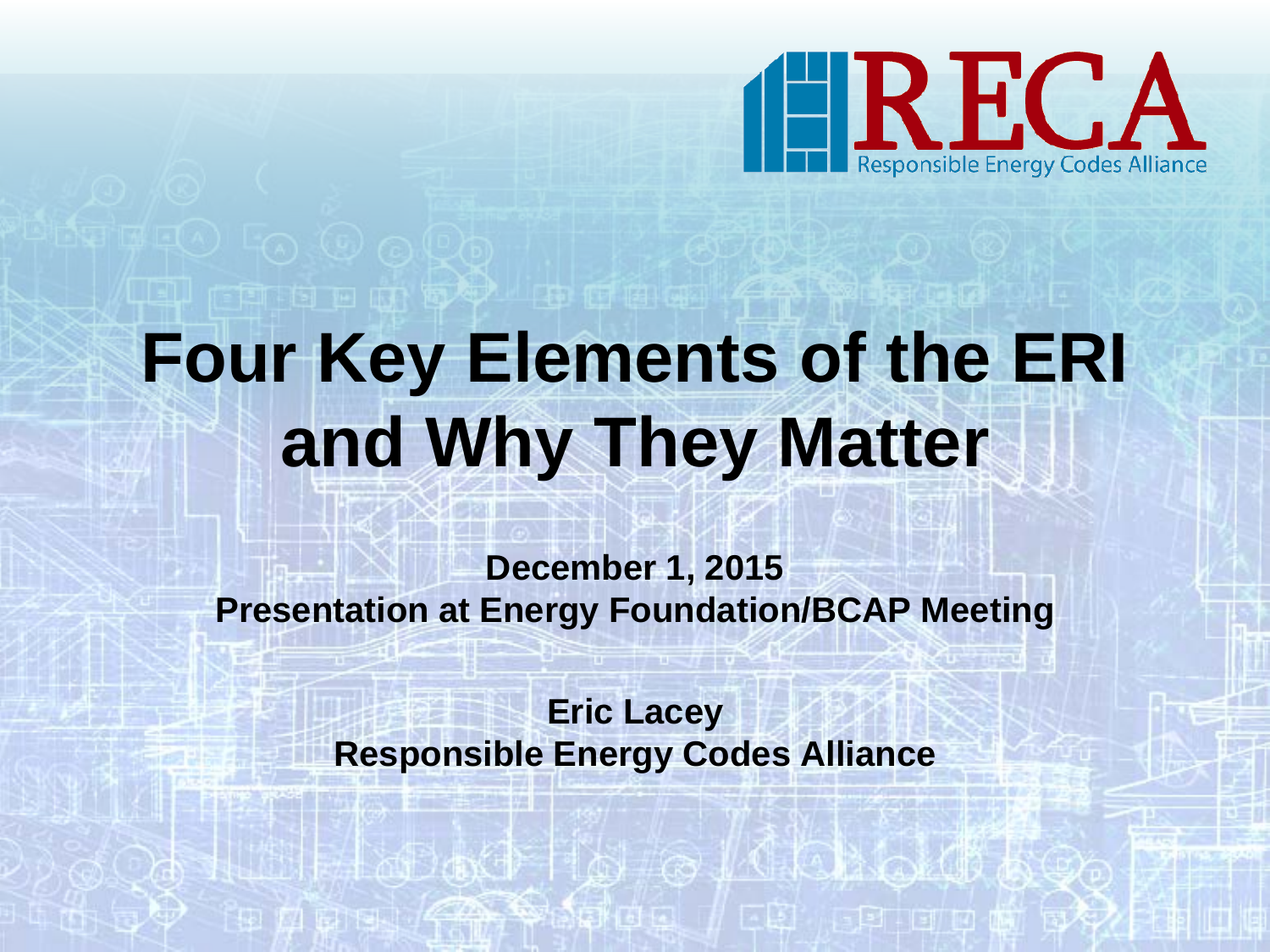## 1. 2015 IECC Base Code



- 2012/15 IECC is a significant, cost-effective improvement.
- **IECC** is only as strong as its weakest performance option



Solid: MD, TX, NY (prop), Close: VT, IL, NJ, MI (prop), WA (prop) Not Close: AL (prop), UT (prop)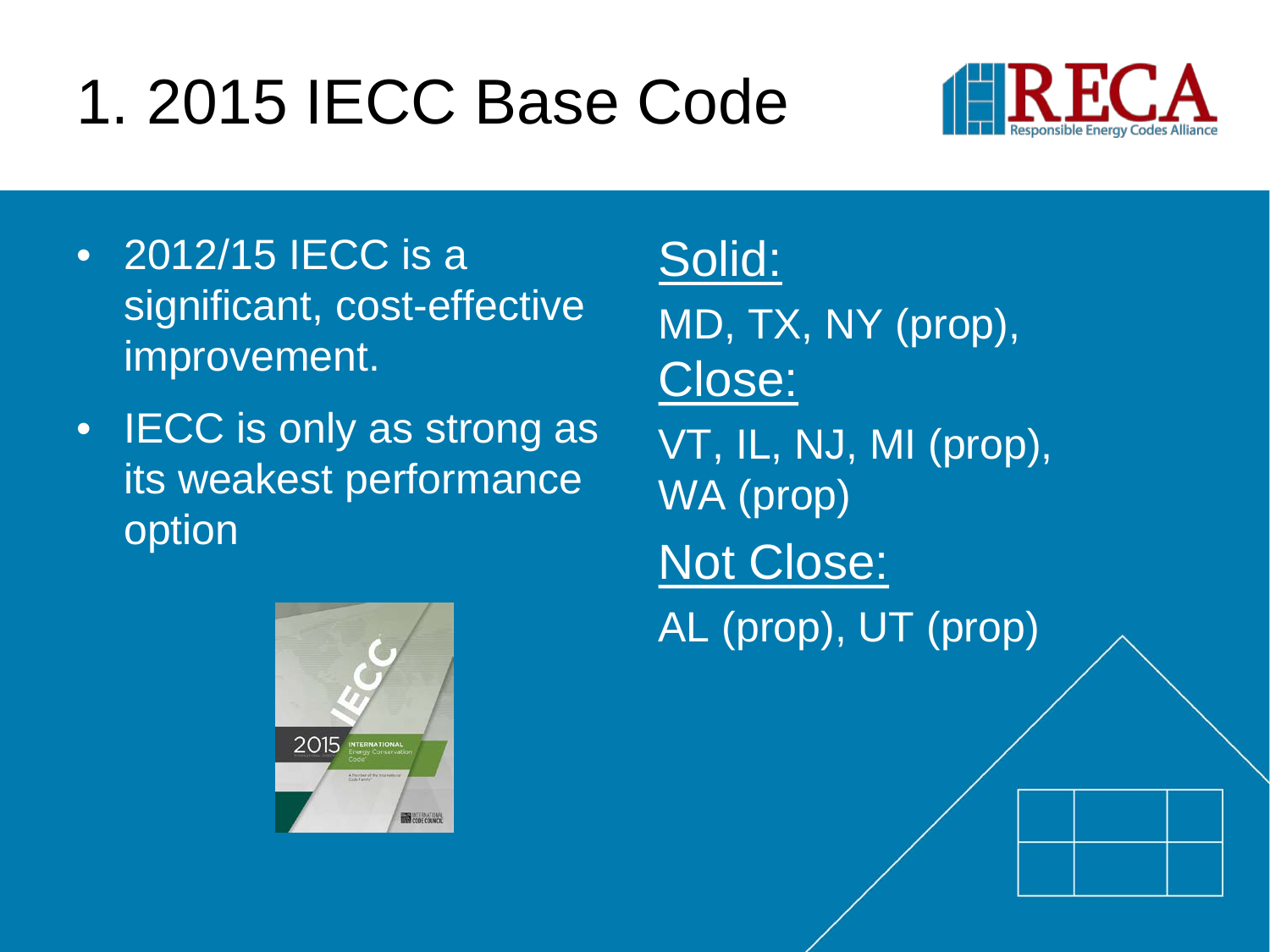## 2. Low ERI Scores, No OPP Trade-off



- ERI Scores from 51-55.
- No trade-offs for on-site power production

| <b>Climate</b><br><b>Zone</b>        | <b>ERI</b> |
|--------------------------------------|------------|
| 1                                    | 52         |
| $\overline{\mathbf{2}}$              | 52         |
| $\overline{3}$                       | 51         |
| 4                                    | 54         |
| $\overline{\overline{\overline{5}}}$ | 55         |
| $\overline{6}$                       | 54         |
| $\overline{\mathbf{7}}$              | 53         |
| 8                                    | 53         |

Solid: MD, NJ, IL, NY (prop), MI (prop) Close: TX, VT, MA (prop) Not Close: AL (prop), UT (prop)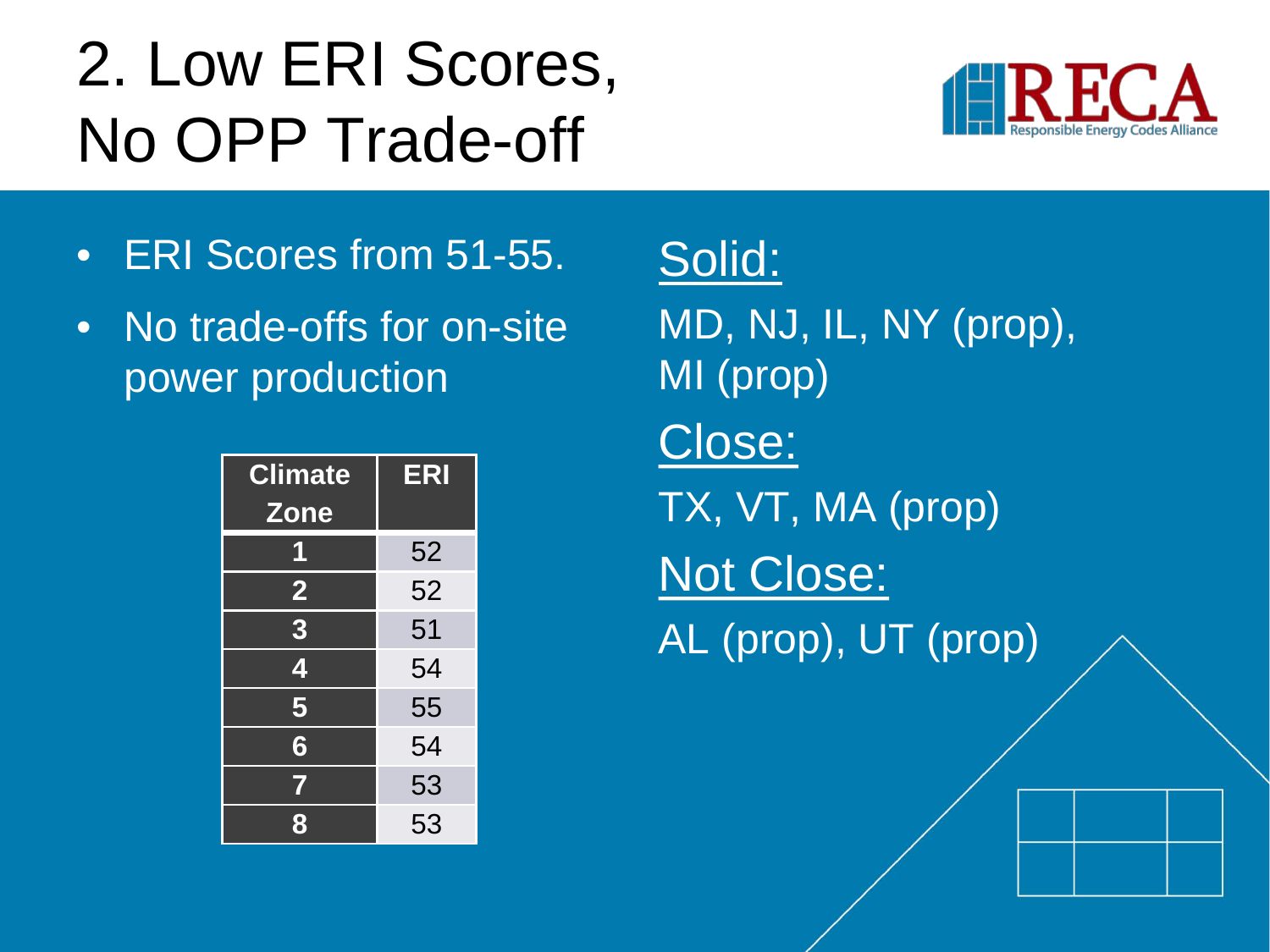## 3. 2009 IECC Envelope



- Thermal envelope components must be no weaker than 2009 IECC, no matter what.
- Most permanent part of the home, best upgraded at construction.

#### Solid:

MD, VT, NJ, IL, TX, NY (prop), MI (prop), MA (prop), AL (prop)

Not Close: UT (prop)

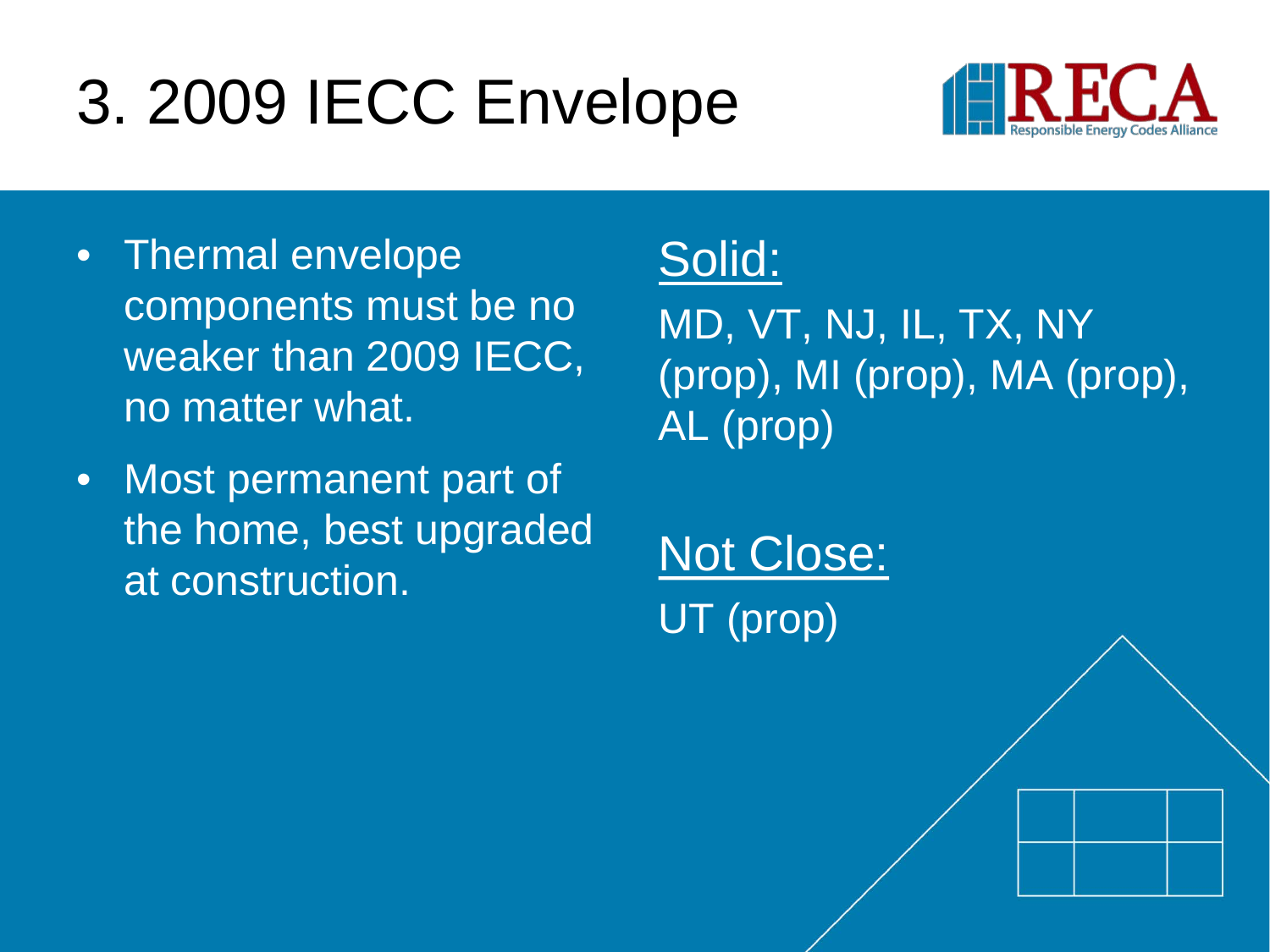## 4. Mandatory Requirements



- Air leakage, insulation installation, duct testing, equipment sizing, window efficiency, etc.
- Consistent with 2015 IECC.

### Solid:

MD, VT, NJ, IL, TX, NY (prop), MI (prop), MA (prop), AL (prop), UT (prop)